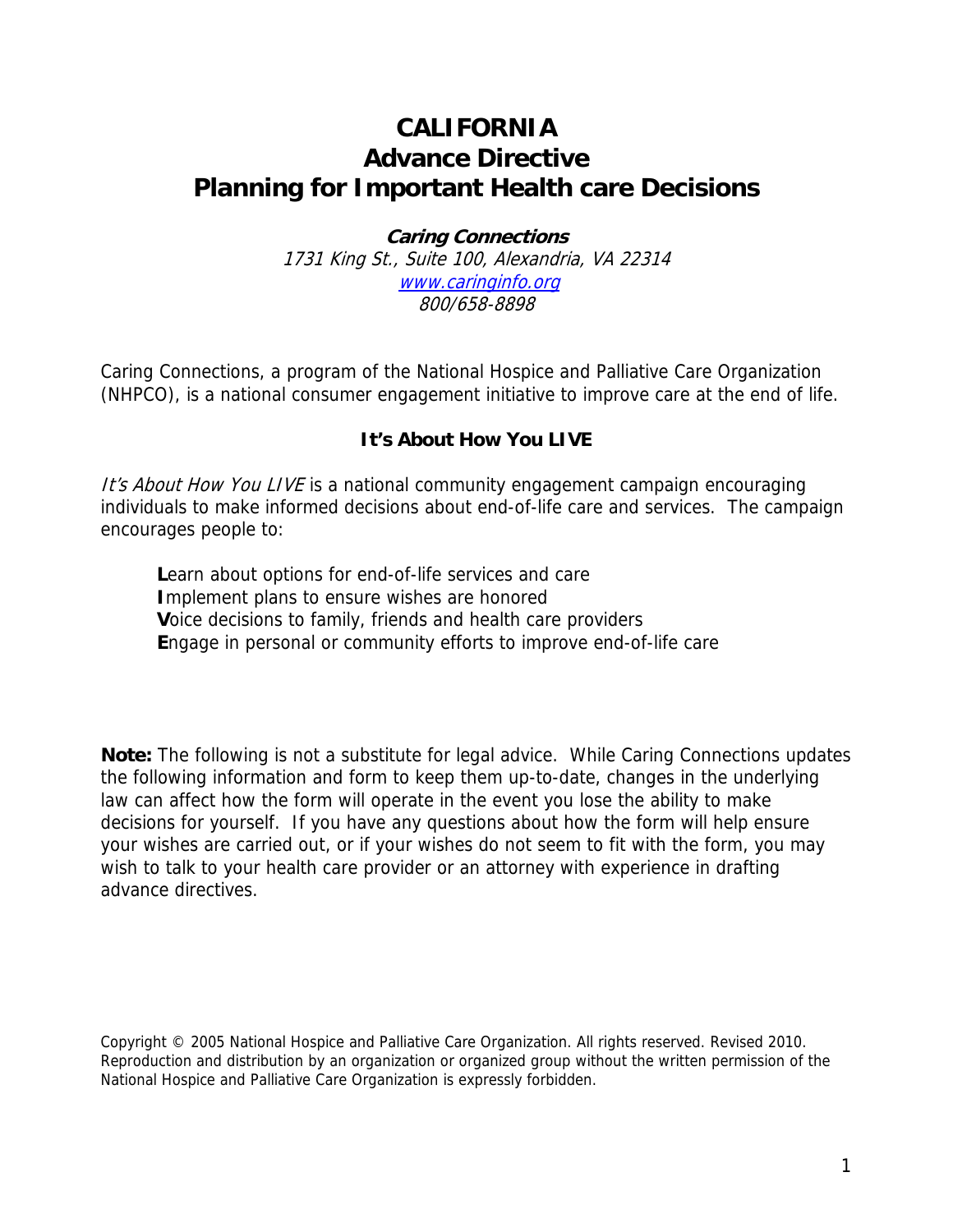## **Using these Materials**

#### **BEFORE YOU BEGIN**

- 1. Check to be sure that you have the materials for each state in which you may receive health care.
- 2. These materials include:
	- Instructions for preparing your advance directive, please read all the instructions.
	- Your state-specific advance directive forms, which are the pages with the gray instruction bar on the left side.

## **ACTION STEPS**

- 1. You may want to photocopy or print a second set of these forms before you start so you will have a clean copy if you need to start over.
- 2. When you begin to fill out the forms, refer to the gray instruction bars they will guide you through the process.
- 3. Talk with your family, friends, and physicians about your advance directive. Be sure the person you appoint to make decisions on your behalf understands your wishes.
- 4. Once the form is completed and signed, photocopy the form and give it to the person you have appointed to make decisions on your behalf, your family, friends, health care providers and/or faith leaders so that the form is available in the event of an emergency.
- 5. California maintains an Advance Directive Registry. By filing your advance directive with the registry, your health care provider and loved ones may be able to find a copy of your directive in the event you are unable to provide one. You can read more about the registry, including instructions on how to file your advance directive, at http://www.sos.ca.gov/ahcdr/forms.htm.
- 6. You may also want to save a copy of your form in Google Health, or another online medical records management service that allows you to share your medical documents with your physicians, family, and others who you want to take an active role in your advance care planning. You can read more about Google Health at http://www.caringinfo.org/googlehealth.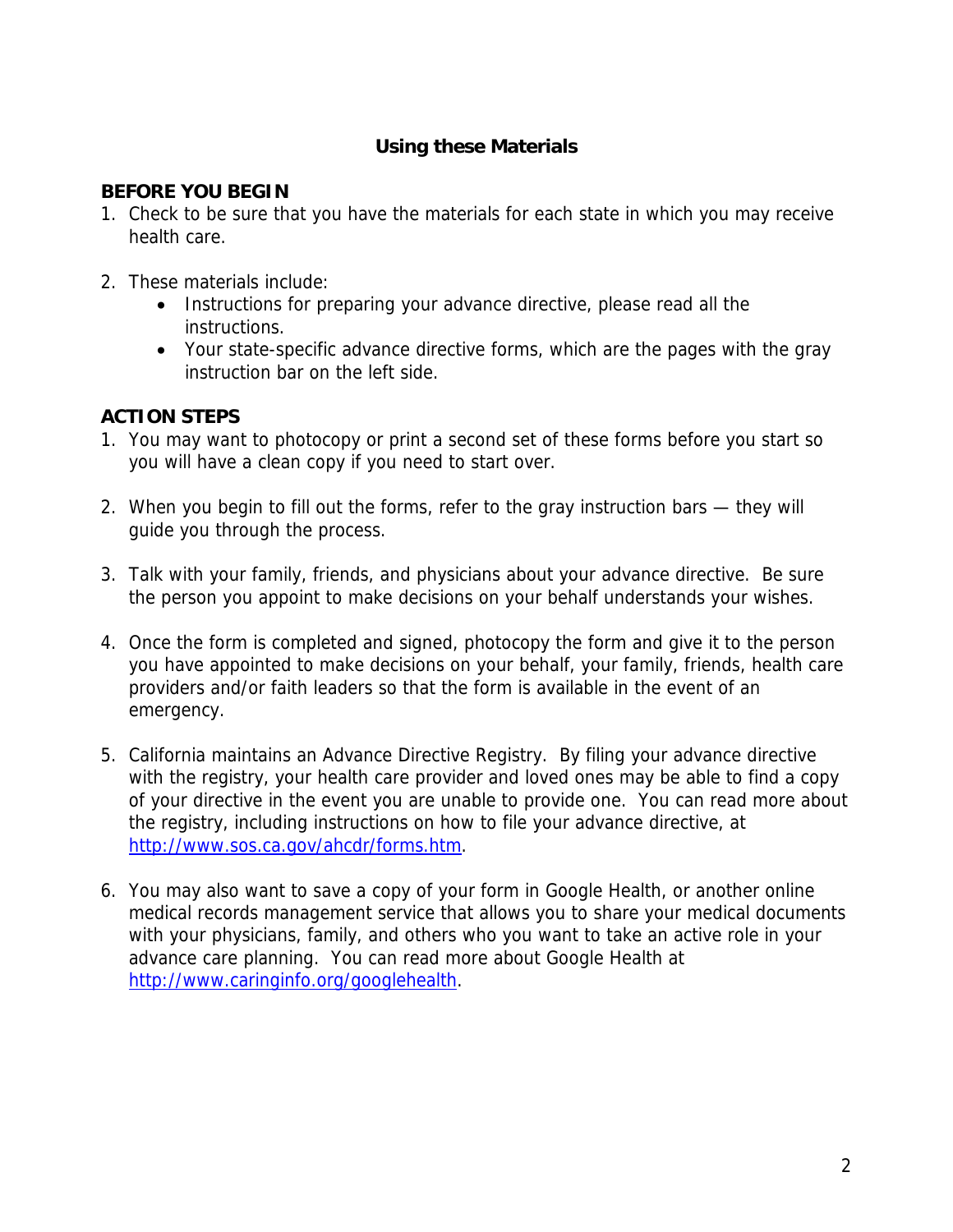## **INTRODUCTION TO YOUR CALIFORNIA ADVANCE HEALTH CARE DIRECTIVE**

This packet contains a legal document, a **California Advance Health Care Directive,** that protects your right to refuse medical treatment you do not want, or to request treatment you do want, in the event you lose the ability to make decisions yourself. You may complete any or all of the first four parts, depending on your advance planning needs. You must complete part 5.

**Part 1** is a **Power of Attorney for Health Care**. This part lets you name someone (an agent) to make decisions about your health care. The power of attorney for health care becomes effective when your doctor determines that you can no longer make or communicate your health care decisions.

**Part 2** includes your **Individual Instructions**. This is your state's living will. It lets you state your wishes about health care in the event that you can no longer speak for yourself and

- are terminally ill,
- are permanently unconscious, or
- the likely risks and burdens of the proposed treatment would outweigh the expected benefits.

**Part 3** allows you to express your wishes regarding organ donation.

**Part 4** of this form lets you designate a physician to have primary responsibility for your health care.

Part 5 contains the signature and witnessing provisions so that your document will be effective.

This form does not expressly address mental illness. If you would like to make advance care plans regarding mental illness, you should talk to your physician and an attorney about an advance directive tailored to your needs.

Note: These documents will be legally binding only if the person completing them is a competent adult, who is 18 years of age or older, or an emancipated minor.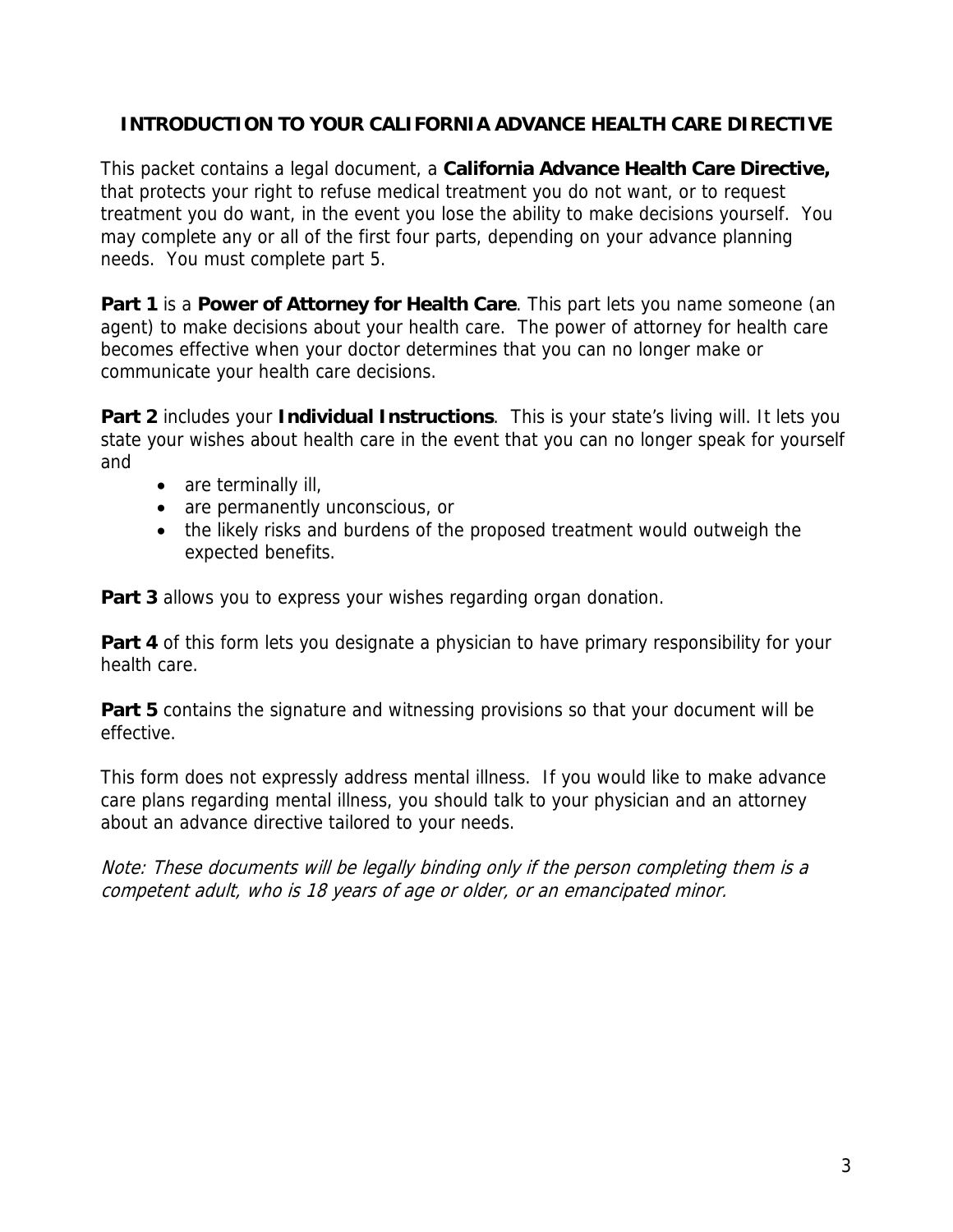## **INSTRUCTIONS FOR YOUR CALIFORNIA ADVANCE HEALTH CARE DIRECTIVE**

#### **How do I make my advance health care directive legal?**

You must sign and date your advance directive or direct someone to do so for you if you are unable to sign it yourself.

Your signature must be witnessed by a notary public or by two witnesses. If witnessed, your witnesses may not be

- your health care provider or an employee of your health care provider,
- the operator or an employee of a community care facility,
- the operator or an employee of a residential care facility for the elderly, or
- the person you have appointed as an agent, if you have appointed an agent.

In addition, one of your witnesses must be unrelated to you by blood, marriage, or adoption and not entitled to any portion of your estate.

If you are a patient in a skilled nursing facility when you execute your advance directive, one of your witnesses must be a patient advocate or ombudsman.

## **Whom should I appoint as my agent?**

Your agent is the person you appoint to make decisions about your health care if you become unable to make those decisions yourself. Your agent may be a family member or a close friend whom you trust to make serious decisions. The person you name as your agent should clearly understand your wishes and be willing to accept the responsibility of making health care decisions for you.

Your agent cannot be

- your supervising health care provider,
- the operator of a community care facility or residential care facility where you are receiving care, or
- the employee of a health care institution where you are receiving care or employee of a community care facility or residential care facility where you are receiving care, unless:
	- o you are related to the employee by blood, marriage, or adoption,
	- o the employee is your registered domestic partner, or
	- o the employee is your coworker at the facility or institution.

If you have a conservator appointed for you as part of involuntary commitment proceedings under the Lanterman-Petris-Short Act, that conservator cannot be appointed as your agent unless you are represented by a lawyer who signs a certificate stating that you have been advised of your rights. If this applies to you, you should talk with your lawyer about your rights, the applicable law, and the potential consequences involved.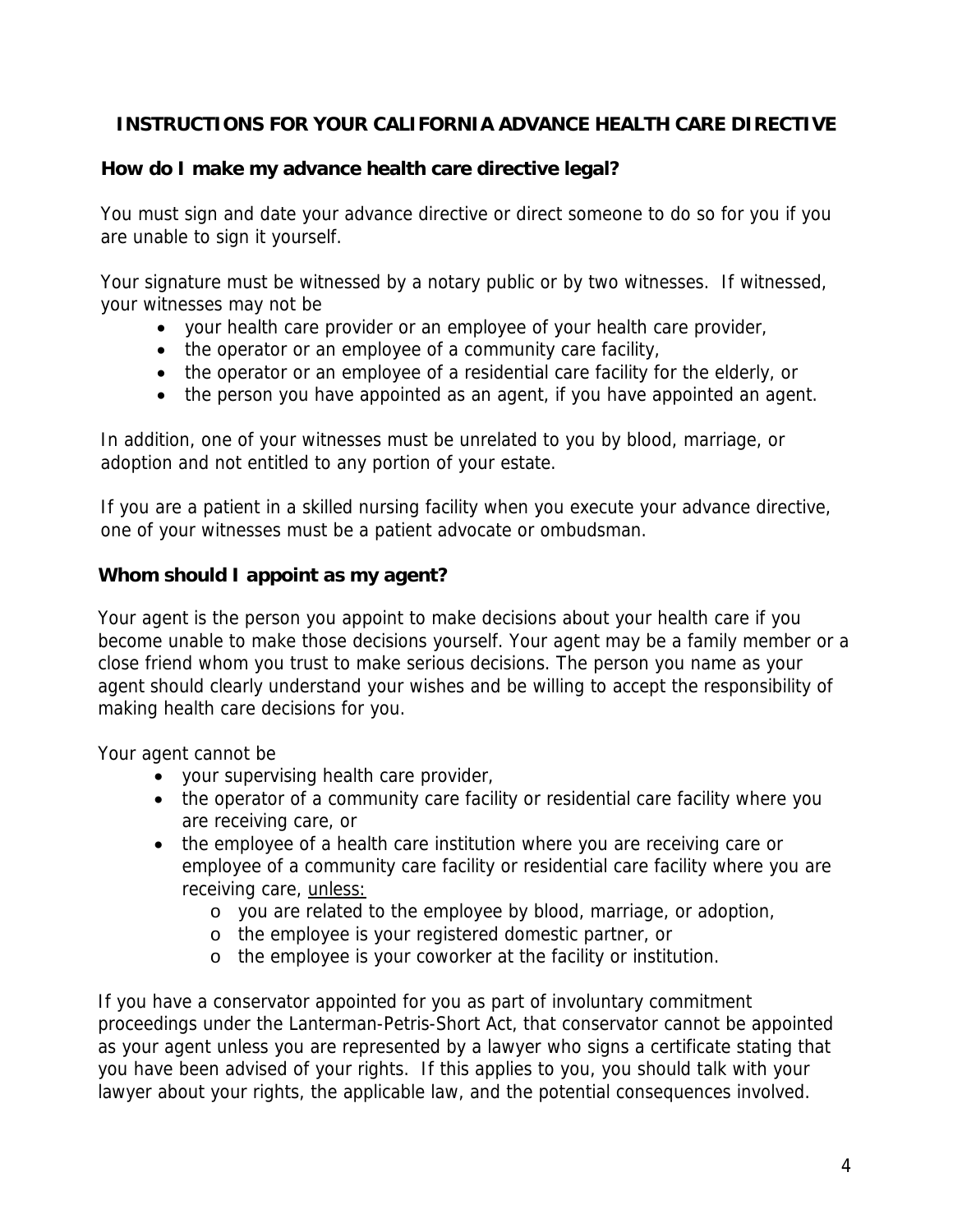You can appoint a second and third person as your alternative agents. An alternative agent will step in if the person(s) you name as agent is/are unable, unwilling or unavailable to act for you.

#### **Should I add personal instructions to my advance directive?**

One of the strongest reasons for naming an agent is to have someone who can respond flexibly as your medical situation changes and deal with situations that you did not foresee. If you add instructions to this document it may help your agent carry out your wishes, but be careful that you do not unintentionally restrict your agent's power to act in your best interest. In any event, be sure to talk with your agent about your future health care and describe what you consider to be an acceptable "quality of life."

#### **What if I change my mind?**

Except for the appointment of your agent, you may revoke any portion or all of this advance directive at any time and in any way that communicates your intent to revoke. This could be by telling your agent or physician that you revoke, by signing a revocation, or simply by tearing up your advance directive.

In order to revoke your agent's appointment, you must either tell your supervising health care provider of your intent to revoke or revoke your agents appointment in a signed writing.

If you execute a new advance directive, it will revoke the old advance directive to the extent of any conflict between the two documents.

Unless you specify otherwise in Part 2, if you designate your spouse as your agent, that designation will automatically be revoked by divorce or annulment of your marriage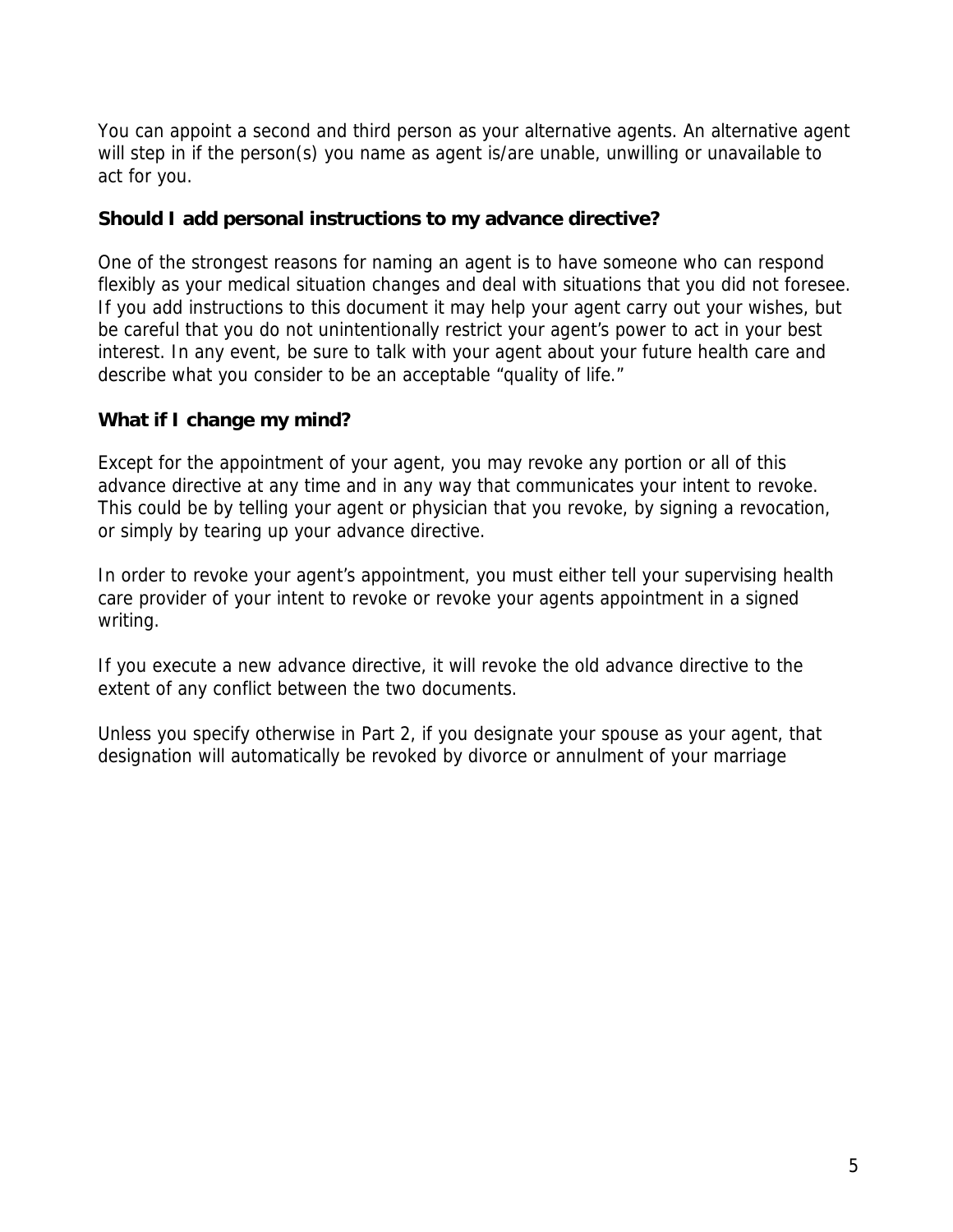## **CALIFORNIA ADVANCE HEALTH CARE DIRECTIVE - PAGE 1 OF 13**

#### **Explanation**

You have the right to give instructions about your own health care. You also have the right to name someone else to make health care decisions for you. This form lets you do either or both of these things. It also lets you express your wishes regarding donation of organs and the designation of your primary physician. If you use this form, you may complete or modify all or any part of it. You are free to use a different form.

**Part 1** of this form is a **power of attorney for health care**. Part 1 lets you name another individual as agent to make health care decisions for you if you become incapable of making your own decisions or if you want someone else to make those decisions for you now even though you are still capable. You may name an alternate agent to act for you if your first choice is not willing, able, or reasonably available to make decisions for you. (Your agent may not be an operator or employee of a community care facility or a residential care facility where you are receiving care, or an employee of the health care institution where you are receiving care, unless your agent is related to you, is your registered domestic partner, or is a co-worker. Your supervising health care provider can never act as your agent.)

Unless the form you sign limits the authority of your agent, your agent may make all health care decisions for you. This form has a place for you to limit the authority of your agent. You need not limit the authority of your agent if you wish to rely on your agent for all health care decisions that may have to be made. If you choose not to limit the authority of your agent, your agent will have the right to:

- (a) Consent or refuse consent to any care, treatment, service, or procedure to maintain, diagnose, or otherwise affect a physical or mental condition;
- (b) Select or discharge health care providers and institutions;
- (c) Approve or disapprove diagnostic tests, surgical procedures and programs of medication;
- (d) Direct the provision, withholding, or withdrawal of artificial nutrition and hydration and all other forms of health care, including cardiopulmonary resuscitation; and
- (e) Make anatomical gifts, authorize an autopsy, and direct the disposition of your remains.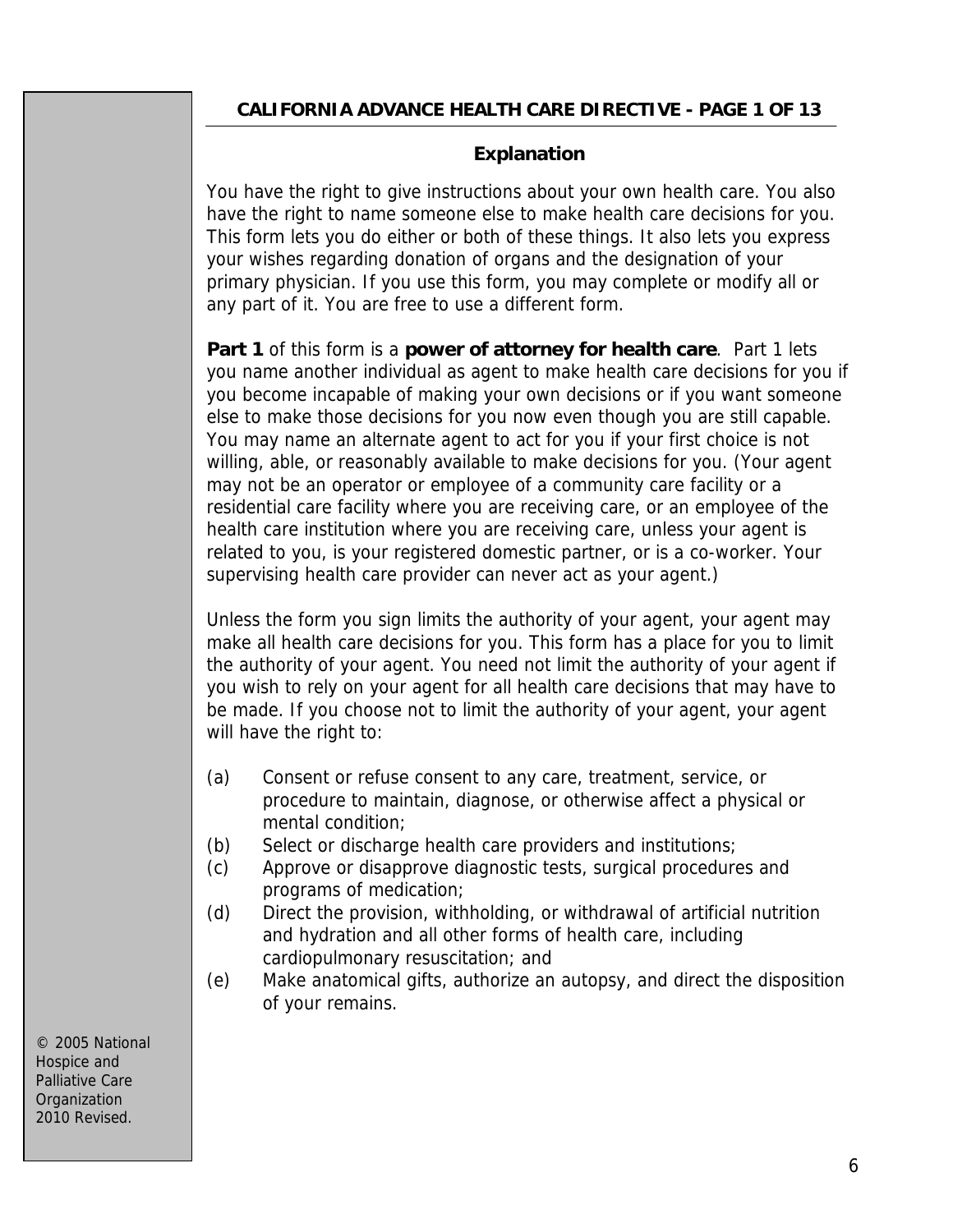## **CALIFORNIA ADVANCE HEALTH CARE DIRECTIVE - PAGE 2 OF 13**

#### **Explanation Continued**

**Part 2** of this form lets you give specific **instructions** about any aspect of your health care, whether or not you appoint an agent. Choices are provided for you to express your wishes regarding the provision, withholding, or withdrawal of treatment to keep you alive, as well as the provision of pain relief. Space is provided for you to add to the choices you have made or for you to write out any additional wishes. If you are satisfied to allow your agent to determine what is best for you in making end-of-life decisions, you need not fill out part 2 of this form.

**Part 3** of this form lets you express an intention to donate your bodily organs and tissues following your death.

**Part 4** of this form lets you designate a physician to have primary responsibility for your health care.

After completing this form, sign and date the form in **Part 5**. The form must be signed by two qualified witnesses or acknowledged before a notary public. Give a copy of the signed and completed form to your physician, to any other health care providers you may have, to any health care institution at which you are receiving care, and to any health care agents you have named. You should talk to the person you have named as agent to make sure that he or she understands your wishes and is willing to take the responsibility.

You have the right to revoke this advance health care directive or replace this form at any time.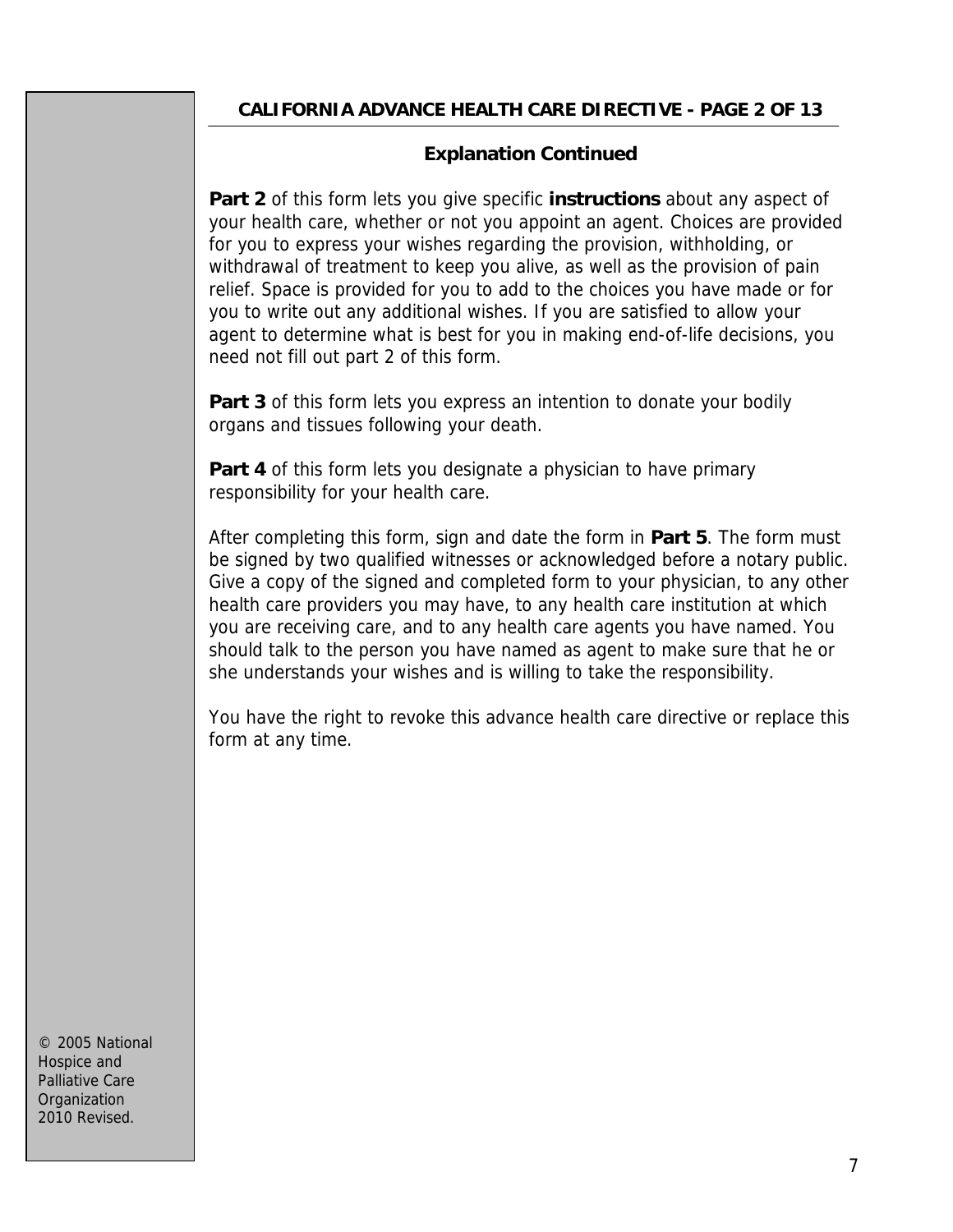|                                                                                                         | <b>CALIFORNIA ADVANCE HEALTH CARE DIRECTIVE - PAGE 3 OF 13</b>                                                                                                                                                           |         |                |              |
|---------------------------------------------------------------------------------------------------------|--------------------------------------------------------------------------------------------------------------------------------------------------------------------------------------------------------------------------|---------|----------------|--------------|
| <b>INSTRUCTIONS</b>                                                                                     | <b>PART 1: POWER OF ATTORNEY FOR HEALTH CARE</b>                                                                                                                                                                         |         |                |              |
|                                                                                                         | (1) DESIGNATION OF AGENT: I designate the following individual as my<br>agent to make health care decisions for me:                                                                                                      |         |                |              |
| PRINT THE NAME,<br><b>HOME ADDRESS</b><br>AND HOME AND<br><b>WORK TELEPHONE</b>                         | (Name of individual you choose as agent)                                                                                                                                                                                 |         |                |              |
| <b>NUMBERS OF YOUR</b><br><b>PRIMARY</b><br><b>AGENT</b>                                                | (address)                                                                                                                                                                                                                |         | (city) (state) | (zip code)   |
|                                                                                                         | (home phone)                                                                                                                                                                                                             |         |                | (work phone) |
| PRINT THE NAME,<br><b>HOME ADDRESS</b><br>AND HOME AND                                                  | OPTIONAL: If I revoke my agent's authority or if my agent is not willing,<br>able, or reasonably available to make a health care decision for me, I<br>designate as my first alternate agent:                            |         |                |              |
| <b>WORK TELEPHONE</b><br><b>NUMBERS OF YOUR</b><br><b>FIRST ALTERNATE</b><br><b>AGENT</b>               | (Name of individual you choose as first alternate agent)                                                                                                                                                                 |         |                |              |
| (OPTIONAL)                                                                                              | (address)                                                                                                                                                                                                                |         |                |              |
|                                                                                                         | (city)                                                                                                                                                                                                                   | (state) |                | (zip code)   |
| PRINT THE NAME,                                                                                         | (home phone)                                                                                                                                                                                                             |         | (work phone)   |              |
| <b>HOME ADDRESS</b><br>AND HOME AND<br><b>WORK TELEPHONE</b><br><b>NUMBERS OF YOUR</b><br><b>SECOND</b> | OPTIONAL: If I revoke the authority of my agent and first alternate agent<br>or if neither is willing, able, or reasonably available to make a health care<br>decision for me, I designate as my second alternate agent: |         |                |              |
| <b>ALTERNATE</b><br><b>AGENT</b><br>(OPTIONAL)                                                          | (Name of individual you choose as second alternate agent)                                                                                                                                                                |         |                |              |
|                                                                                                         | (address)                                                                                                                                                                                                                |         |                |              |
|                                                                                                         | (city)                                                                                                                                                                                                                   | (state) |                | (zip code)   |
| © 2005 National<br>Hospice and<br><b>Palliative Care</b><br>Organization<br>2010 Revised.               | (home phone)                                                                                                                                                                                                             |         | (work phone)   |              |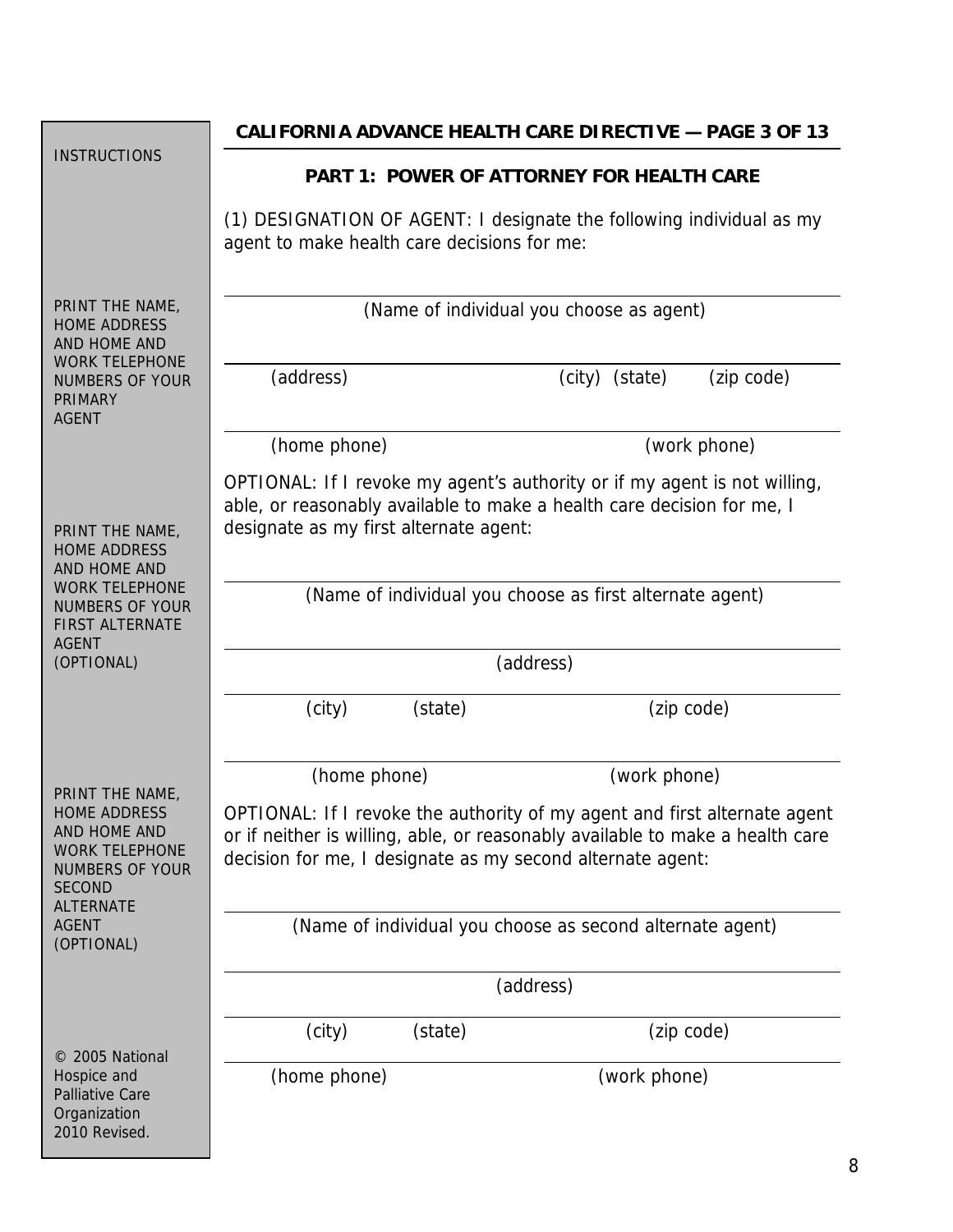#### **CALIFORNIA ADVANCE HEALTH CARE DIRECTIVE — PAGE 4 OF 13**

ADD **INSTRUCTIONS** HERE ONLY IF YOU WANT TO LIMIT THE POWER OF YOUR AGENT

INITIAL THE BOX IF YOU WISH YOUR

AUTHORITY TO BECOME EFFECTIVE IMMEDIATELY

CROSS OUT AND INITIAL ANY STATEMENTS IN PARAGRAPHS 4, 5, OR 6 THAT DO NOT REFLECT YOUR

AGENT'S

**WISHES** 

l L

(2) AGENT'S AUTHORITY: My agent is authorized to make all health care decisions for me, including decisions to provide, withhold, or withdraw artificial nutrition and hydration, and all other forms of health care to keep me alive, except as I state here:

(Add additional sheets if needed.)

(3) WHEN AGENT'S AUTHORITY BECOMES EFFECTIVE: My agent's authority becomes effective when my primary physician determines that I am unable to make my own health care decisions unless I mark the following box. If I mark this box  $\begin{bmatrix} 1 \\ 1 \end{bmatrix}$ , my agent's authority to make health care decisions for me takes effect immediately.

(4) AGENT'S OBLIGATION: My agent shall make health care decisions for me in accordance with this power of attorney for health care, any instructions I give in Part 2 of this form, and my other wishes to the extent known to my agent. To the extent my wishes are unknown, my agent shall make health care decisions for me in accordance with what my agent determines to be in my best interest. In determining my best interest, my agent shall consider my personal values to the extent known to my agent.

(5) AGENT'S POSTDEATH AUTHORITY: My agent is authorized to make anatomical gifts, authorize an autopsy, and direct disposition of my remains, except as I state here, in paragraph (2) above, or in Part 3 of this form:

\_\_\_\_\_\_\_\_\_\_\_\_\_\_\_\_\_\_\_\_\_\_\_\_\_\_\_\_\_\_\_\_\_\_\_\_\_\_\_\_\_\_\_\_\_\_\_\_\_\_\_\_\_\_\_\_\_\_\_\_

\_\_\_\_\_\_\_\_\_\_\_\_\_\_\_\_\_\_\_\_\_\_\_\_\_\_\_\_\_\_\_\_\_\_\_\_\_\_\_\_\_\_\_\_\_\_\_\_\_\_\_\_\_\_\_\_\_\_\_\_

\_\_\_\_\_\_\_\_\_\_\_\_\_\_\_\_\_\_\_\_\_\_\_\_\_\_\_\_\_\_\_\_\_\_\_\_\_\_\_\_\_\_\_\_\_\_\_\_\_\_\_\_\_\_\_\_\_\_\_\_

© 2005 National Hospice and Palliative Care **Organization** 2010 Revised.

(6) NOMINATION OF CONSERVATOR: If a conservator of my person needs to be appointed for me by a court, I nominate the agent designated in this form. If that agent is not willing, able, or reasonably available to act as conservator, I nominate the alternate agents whom I have named, in the order designated.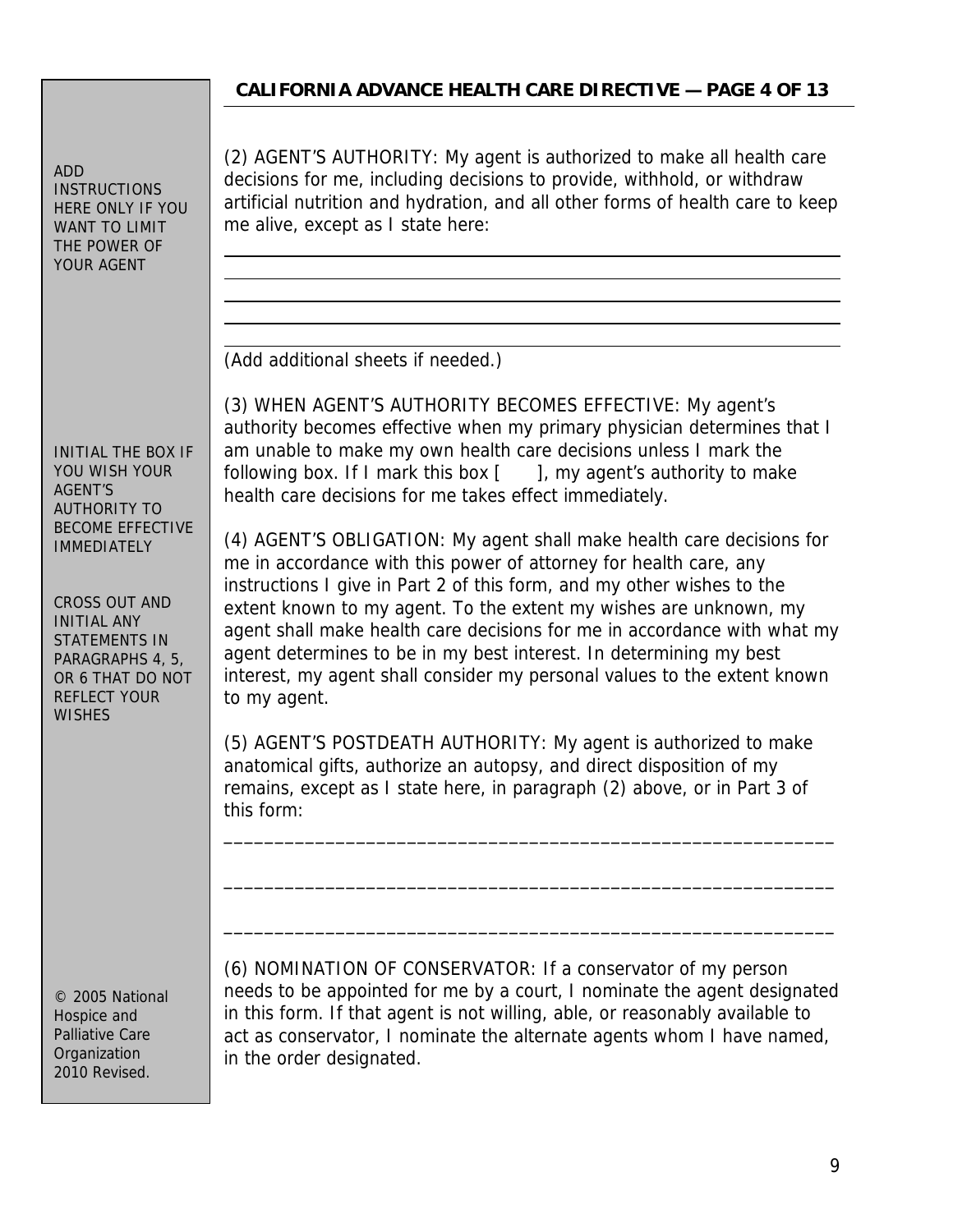## **PART 2: INSTRUCTIONS FOR HEALTH CARE**

If you fill out this part of the form, you may strike any wording you do not want.

(7) END-OF-LIFE DECISIONS: I direct that my health care providers and others involved in my care provide, withhold, or withdraw treatment in accordance with the choice I have marked below: (**Initial only one box**)

[ ] (a) **Choice NOT To Prolong Life**

I do not want my life to be prolonged if (1) I have an incurable and irreversible condition that will result in my death within a relatively short time, (2) I become unconscious and, to a reasonable degree of medical certainty, I will not regain consciousness, or (3) the likely risks and burdens of treatment would outweigh the expected benefits,

OR

[ ] (b) **Choice To Prolong Life**

I want my life to be prolonged as long as possible within the limits of generally accepted health care standards.

(8) RELIEF FROM PAIN: Except as I state in the following space, I direct that treatment for alleviation of pain or discomfort should be provided at all times even if it hastens my death:

\_\_\_\_\_\_\_\_\_\_\_\_\_\_\_\_\_\_\_\_\_\_\_\_\_\_\_\_\_\_\_\_\_\_\_\_\_\_\_\_\_\_\_\_\_\_\_\_\_\_\_\_\_\_\_\_\_\_\_\_

\_\_\_\_\_\_\_\_\_\_\_\_\_\_\_\_\_\_\_\_\_\_\_\_\_\_\_\_\_\_\_\_\_\_\_\_\_\_\_\_\_\_\_\_\_\_\_\_\_\_\_\_\_\_\_\_\_\_\_\_

\_\_\_\_\_\_\_\_\_\_\_\_\_\_\_\_\_\_\_\_\_\_\_\_\_\_\_\_\_\_\_\_\_\_\_\_\_\_\_\_\_\_\_\_\_\_\_\_\_\_\_\_\_\_\_\_\_\_\_\_

\_\_\_\_\_\_\_\_\_\_\_\_\_\_\_\_\_\_\_\_\_\_\_\_\_\_\_\_\_\_\_\_\_\_\_\_\_\_\_\_\_\_\_\_\_\_\_\_\_\_\_\_\_\_\_\_\_\_\_\_

\_\_\_\_\_\_\_\_\_\_\_\_\_\_\_\_\_\_\_\_\_\_\_\_\_\_\_\_\_\_\_\_\_\_\_\_\_\_\_\_\_\_\_\_\_\_\_\_\_\_\_\_\_\_\_\_\_\_\_\_

\_\_\_\_\_\_\_\_\_\_\_\_\_\_\_\_\_\_\_\_\_\_\_\_\_\_\_\_\_\_\_\_\_\_\_\_\_\_\_\_\_\_\_\_\_\_\_\_\_\_\_\_\_\_\_\_\_\_\_\_

\_\_\_\_\_\_\_\_\_\_\_\_\_\_\_\_\_\_\_\_\_\_\_\_\_\_\_\_\_\_\_\_\_\_\_\_\_\_\_\_\_\_\_\_\_\_\_\_\_\_\_\_\_\_\_\_\_\_\_\_

\_\_\_\_\_\_\_\_\_\_\_\_\_\_\_\_\_\_\_\_\_\_\_\_\_\_\_\_\_\_\_\_\_\_\_\_\_\_\_\_\_\_\_\_\_\_\_\_\_\_\_\_\_\_\_\_\_\_\_\_

ADD INSTRUCTIONS HERE ONLY IF YOU WANT TO LIMIT PAIN RELIEF OR COMFORT CARE

INITIAL THE PARAGRAPH THAT BEST REFLECTS YOUR

**WISHES** REGARDING LIFE-SUPPORT MEASURES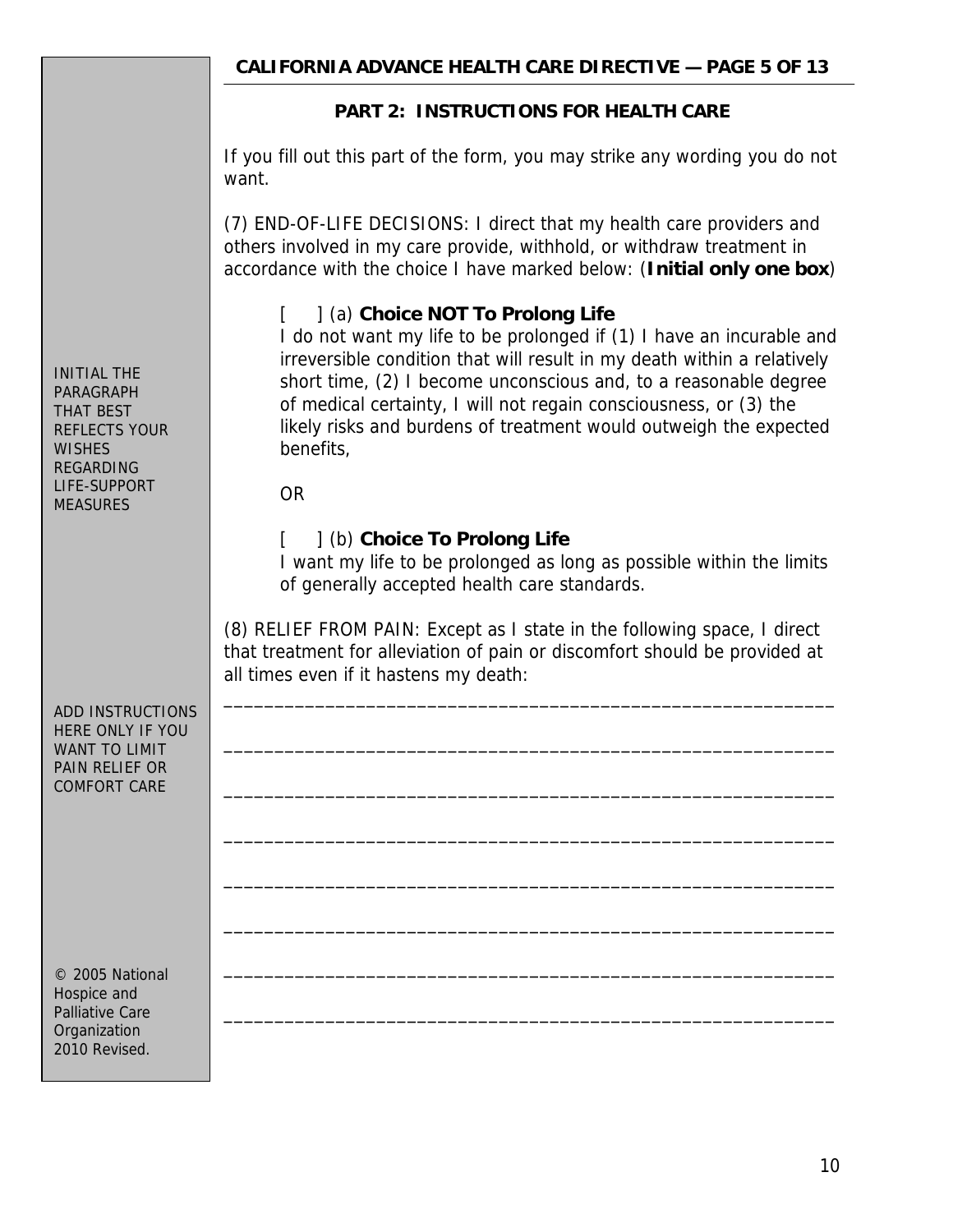## **CALIFORNIA ADVANCE HEALTH CARE DIRECTIVE — PAGE 6 OF 13**

ADD OTHER INSTRUCTIONS, IF ANY, REGARDING YOUR ADVANCE CARE PLANS

l

L

THESE INSTRUCTIONS CAN FURTHER ADDRESS YOUR HEALTH CARE PLANS, SUCH AS YOUR WISHES REGARDING **HOSPICE** TREATMENT, BUT CAN ALSO ADDRESS OTHER ADVANCE PLANNING ISSUES, SUCH AS YOUR BURIAL WISHES

ATTACH ADDITIONAL PAGES IF NEEDED

© 2005 National Hospice and Palliative Care **Organization** 2010 Revised.

 (9) OTHER WISHES: (If you do not agree with any of the optional choices above and wish to write your own, or if you wish to add to the instructions you have given above, you may do so here.) I direct that:

(Add additional sheets if needed.)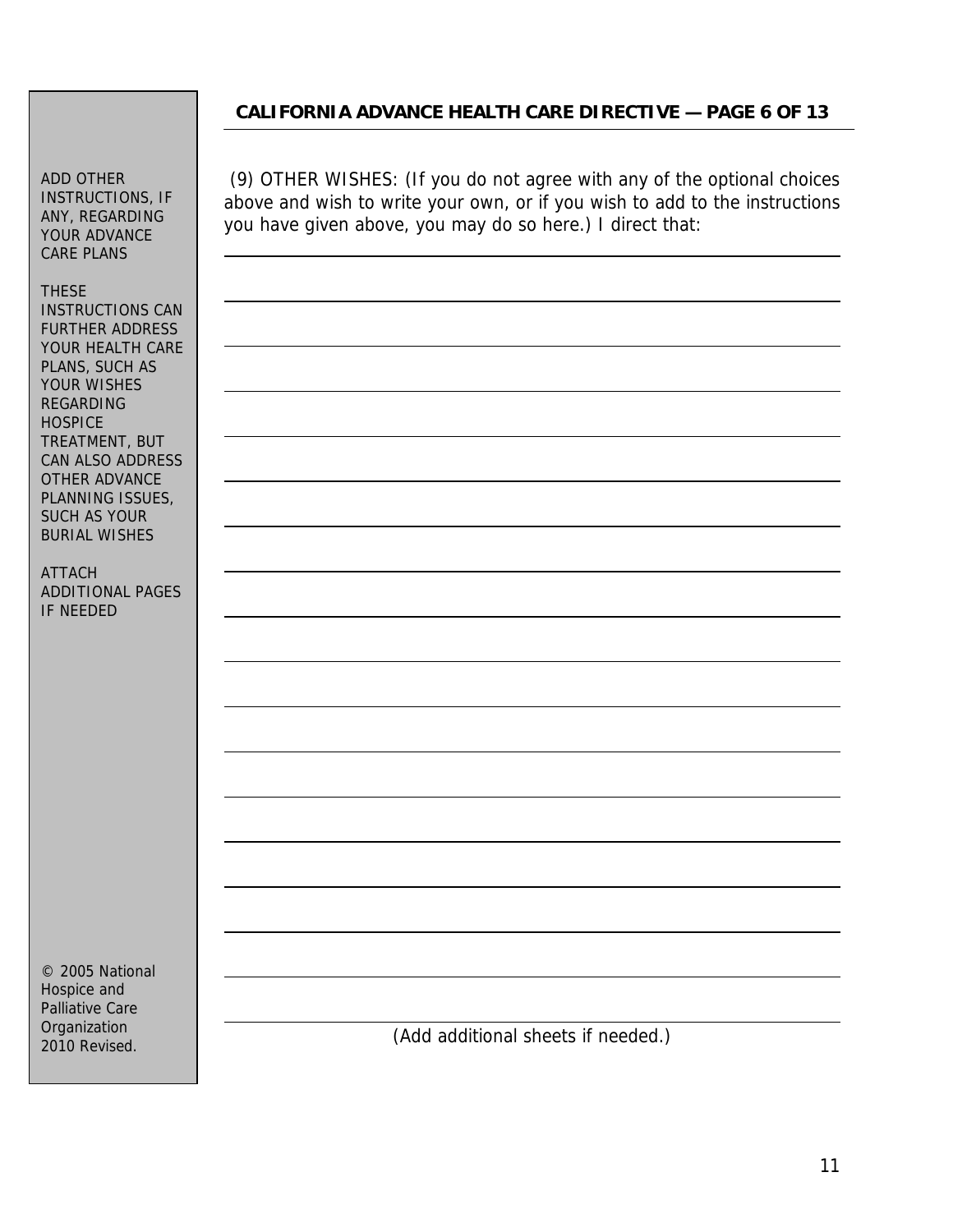|                                                                                           | CALIFORNIA ADVANCE HEALTH CARE DIRECTIVE - PAGE 7 OF 13                                                                                                     |  |  |
|-------------------------------------------------------------------------------------------|-------------------------------------------------------------------------------------------------------------------------------------------------------------|--|--|
|                                                                                           | <b>PART 3: DONATION OF ORGANS AT DEATH</b><br>(OPTIONAL)                                                                                                    |  |  |
| <b>ORGAN</b><br><b>DONATION</b><br>(OPTIONAL)                                             | (10) Upon my death: (initial applicable box)                                                                                                                |  |  |
| <b>INITIAL THE BOX</b><br>THAT AGREES WITH<br><b>YOUR WISHES</b>                          | $\Gamma$<br>] (a) I do not give any of my organs, tissues, or parts and do<br>not want my agent, conservator, or family to make a<br>donation on my behalf, |  |  |
| <b>ABOUT ORGAN</b><br><b>DONATION</b>                                                     | $\Gamma$<br>[b] I give any needed organs, tissues, or parts,                                                                                                |  |  |
|                                                                                           | <b>OR</b>                                                                                                                                                   |  |  |
|                                                                                           | $\Gamma$<br>] (c) I give the following organs, tissues, or parts only                                                                                       |  |  |
|                                                                                           |                                                                                                                                                             |  |  |
|                                                                                           |                                                                                                                                                             |  |  |
| <b>STRIKE THROUGH</b><br>ANY USES YOU DO<br>NOT AGREE TO                                  | My gift is for the following purposes:<br>(strike any of the following you do not want)<br>(1) Transplant<br>(2) Therapy<br>(3) Research<br>(4) Education   |  |  |
| © 2005 National<br>Hospice and<br><b>Palliative Care</b><br>Organization<br>2010 Revised. |                                                                                                                                                             |  |  |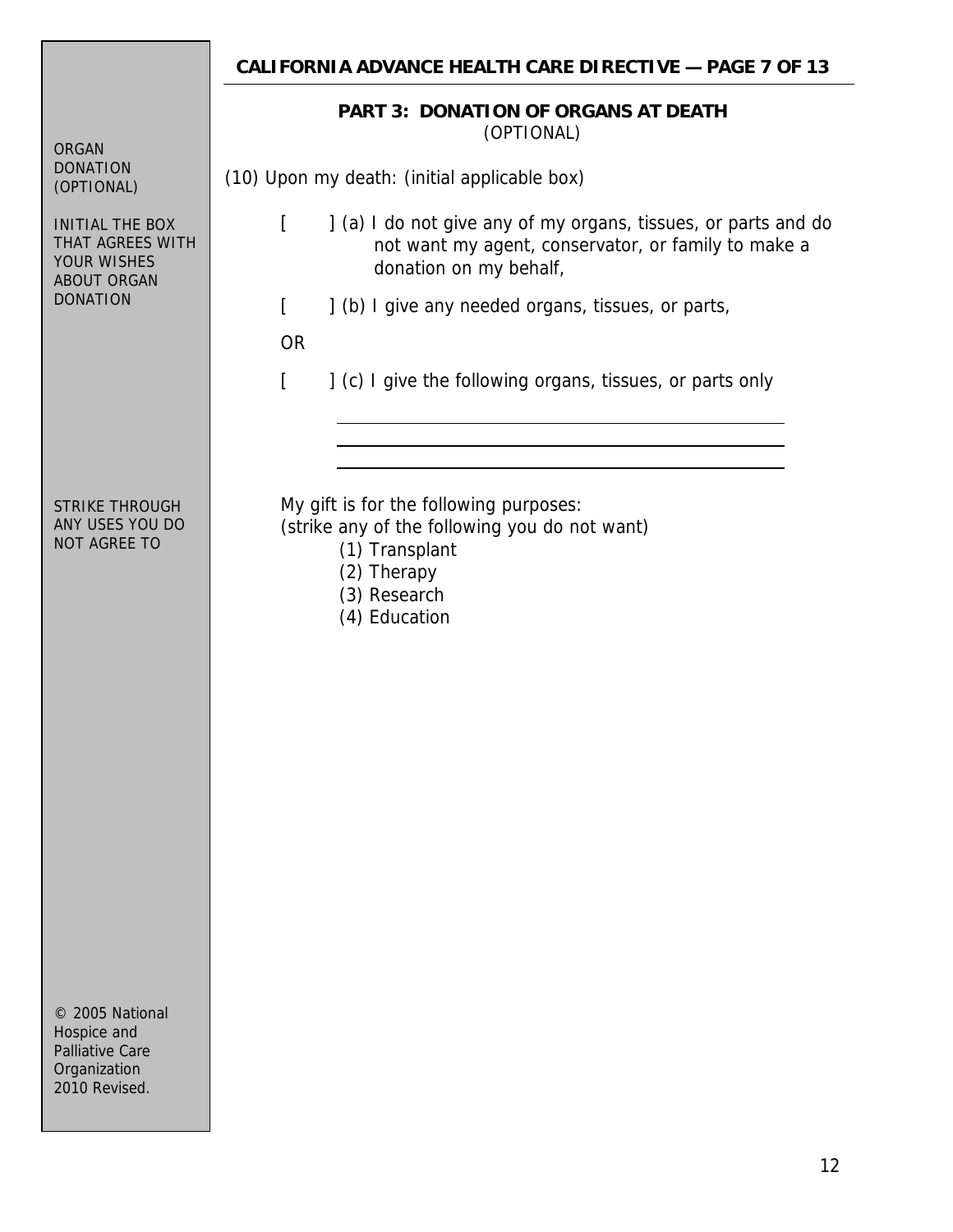|                                                                                                        |                                                                   |                                                | CALIFORNIA ADVANCE HEALTH CARE DIRECTIVE - PAGE 8 OF 13                                                                                             |
|--------------------------------------------------------------------------------------------------------|-------------------------------------------------------------------|------------------------------------------------|-----------------------------------------------------------------------------------------------------------------------------------------------------|
|                                                                                                        |                                                                   | <b>PART 4: PRIMARY PHYSICIAN</b><br>(OPTIONAL) |                                                                                                                                                     |
| PRINT THE NAME,<br><b>ADDRESS AND</b><br><b>TELEPHONE</b>                                              | (11) I designate the following physician as my primary physician: |                                                |                                                                                                                                                     |
| <b>NUMBER OF YOUR</b><br><b>PRIMARY</b>                                                                | (name of physician)                                               |                                                |                                                                                                                                                     |
| <b>PHYSICIAN</b><br>(OPTIONAL)                                                                         | (address)                                                         |                                                |                                                                                                                                                     |
|                                                                                                        | (city)                                                            | (state)                                        | (zip code)                                                                                                                                          |
|                                                                                                        |                                                                   | (phone)                                        |                                                                                                                                                     |
| PRINT THE NAME,<br><b>ADDRESS AND</b><br><b>TELEPHONE</b><br><b>NUMBER OF YOUR</b><br><b>ALTERNATE</b> | following physician as my primary physician:                      |                                                | OPTIONAL: If the physician I have designated above is not willing, able,<br>or reasonably available to act as my primary physician, I designate the |
| PRIMARY<br><b>PHYSICIAN</b>                                                                            | (name of physician)                                               |                                                |                                                                                                                                                     |
| (OPTIONAL)                                                                                             |                                                                   | (address)                                      |                                                                                                                                                     |
|                                                                                                        | (city)                                                            | (state)                                        | (zip code)                                                                                                                                          |
|                                                                                                        |                                                                   | (phone)                                        |                                                                                                                                                     |
|                                                                                                        |                                                                   |                                                |                                                                                                                                                     |
|                                                                                                        |                                                                   |                                                |                                                                                                                                                     |
|                                                                                                        |                                                                   |                                                |                                                                                                                                                     |
|                                                                                                        |                                                                   |                                                |                                                                                                                                                     |
|                                                                                                        |                                                                   |                                                |                                                                                                                                                     |
|                                                                                                        |                                                                   |                                                | (12) EFFECT OF COPY: A copy of this form has the same effect as the original.                                                                       |
| © 2005 National<br>Hospice and<br><b>Palliative Care</b><br>Organization<br>2010 Revised.              |                                                                   |                                                |                                                                                                                                                     |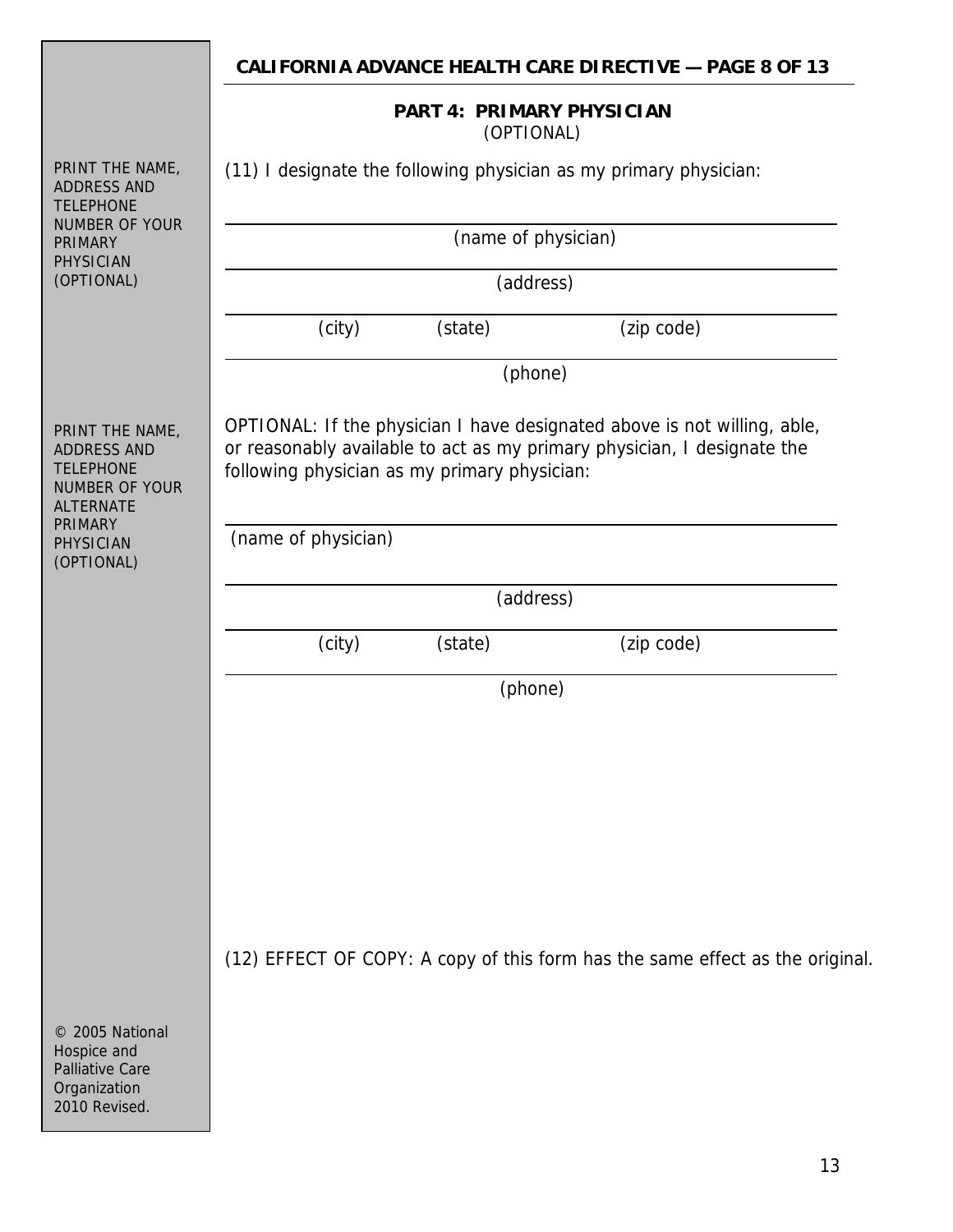## **CALIFORNIA ADVANCE HEALTH CARE DIRECTIVE - PAGE 9 OF 13**

۳

|                                                                                                                                | <b>PART 5: EXECUTION</b>                                                                                                                                                                                                                                                                                                                                                                                                                                                                            |  |  |
|--------------------------------------------------------------------------------------------------------------------------------|-----------------------------------------------------------------------------------------------------------------------------------------------------------------------------------------------------------------------------------------------------------------------------------------------------------------------------------------------------------------------------------------------------------------------------------------------------------------------------------------------------|--|--|
|                                                                                                                                | This Health Care Directive will not be valid unless it is EITHER:                                                                                                                                                                                                                                                                                                                                                                                                                                   |  |  |
| IF YOU CHOOSE TO<br><b>SIGN WITH</b><br>WITNESSES, USE<br>ALTERNATIVE 1,<br><b>BELOW</b>                                       | (A)<br>Signed by two (2) qualified adult witnesses who are personally<br>known to you and who are present when you sign or acknowledge your<br>signature. Your witnesses may not be<br>your health care provider or an employee of your health care<br>provider,<br>the operator or an employee of a community care facility,<br>the operator or an employee of a residential care facility for<br>the elderly, or<br>the person you have appointed as an agent, if you have<br>appointed an agent. |  |  |
|                                                                                                                                | In addition, one of your witnesses must be unrelated to you by blood,<br>marriage, or adoption and not entitled to any portion of your estate.<br>(Use Alternative 1, below, if you decide to have your signature<br>witnessed.)                                                                                                                                                                                                                                                                    |  |  |
|                                                                                                                                | <b>OR</b>                                                                                                                                                                                                                                                                                                                                                                                                                                                                                           |  |  |
|                                                                                                                                | (B)<br>Witnessed by a notary. (Use Alternative 2, below (page 12), if<br>you decide to have your signature notarized.)                                                                                                                                                                                                                                                                                                                                                                              |  |  |
| IF YOU CHOOSE TO<br><b>HAVE YOUR</b><br><b>SIGNATURE</b><br>NOTARIZED, USE<br>ALTERNATIVE 2,<br>BELOW (PAGE 12)                |                                                                                                                                                                                                                                                                                                                                                                                                                                                                                                     |  |  |
| THERE ARE SPECIAL<br><b>WITNESSING</b><br><b>REQUIREMENTS IF</b><br>YOU LIVE IN A<br><b>SKILLED NURSING</b><br><b>FACILITY</b> | If you are a patient in a skilled nursing facility when you execute your<br>advance directive, one of your witnesses must be a patient advocate or<br>ombudsman. This witness must sign the statement on page 13, even if<br>you have had your advance directive notarized.                                                                                                                                                                                                                         |  |  |
| © 2005 National<br>Hospice and<br><b>Palliative Care</b><br>Organization<br>2010 Revised.                                      |                                                                                                                                                                                                                                                                                                                                                                                                                                                                                                     |  |  |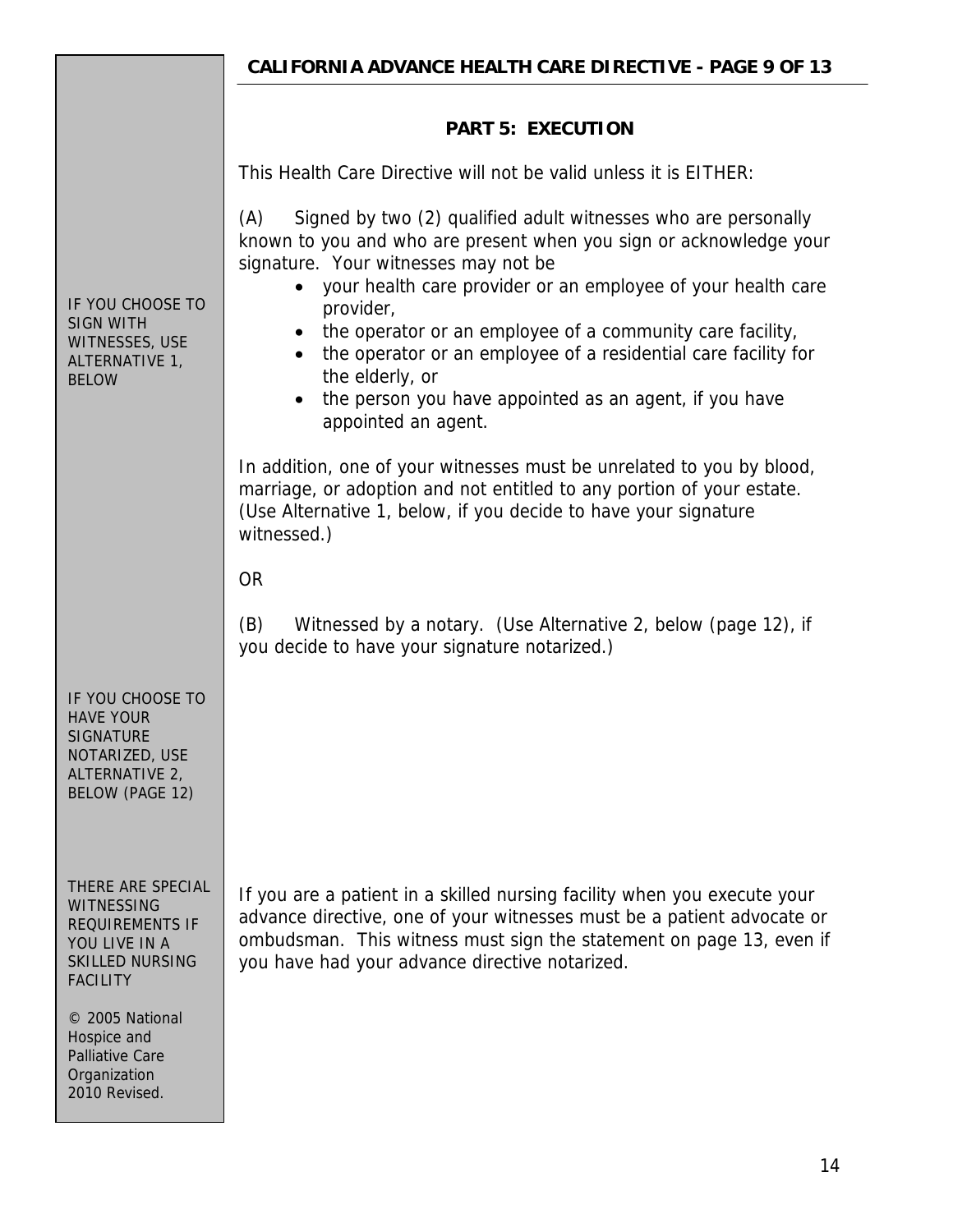|                                                                                            |                                                                                                                                                                                                                                                                                                                                                                                       |                   | <b>CALIFORNIA ADVANCE HEALTH CARE DIRECTIVE - PAGE 10 OF 13</b>                                                                                                                                                                                                                                                                                                                                                                                                                                                                                                       |  |
|--------------------------------------------------------------------------------------------|---------------------------------------------------------------------------------------------------------------------------------------------------------------------------------------------------------------------------------------------------------------------------------------------------------------------------------------------------------------------------------------|-------------------|-----------------------------------------------------------------------------------------------------------------------------------------------------------------------------------------------------------------------------------------------------------------------------------------------------------------------------------------------------------------------------------------------------------------------------------------------------------------------------------------------------------------------------------------------------------------------|--|
|                                                                                            | OPTION 1: Sign before a Witness                                                                                                                                                                                                                                                                                                                                                       |                   |                                                                                                                                                                                                                                                                                                                                                                                                                                                                                                                                                                       |  |
| <b>SIGN AND DATE</b><br>THE DOCUMENT                                                       | (date)                                                                                                                                                                                                                                                                                                                                                                                |                   | (sign your name)                                                                                                                                                                                                                                                                                                                                                                                                                                                                                                                                                      |  |
| AND THEN PRINT<br>YOUR NAME AND                                                            | (print your name)                                                                                                                                                                                                                                                                                                                                                                     |                   |                                                                                                                                                                                                                                                                                                                                                                                                                                                                                                                                                                       |  |
| <b>ADDRESS</b>                                                                             | (address)                                                                                                                                                                                                                                                                                                                                                                             |                   |                                                                                                                                                                                                                                                                                                                                                                                                                                                                                                                                                                       |  |
|                                                                                            | (city)                                                                                                                                                                                                                                                                                                                                                                                | (state)           | (zip code)                                                                                                                                                                                                                                                                                                                                                                                                                                                                                                                                                            |  |
| <b>WITNESSING</b><br><b>PROCEDURE</b>                                                      | STATEMENT OF WITNESSES                                                                                                                                                                                                                                                                                                                                                                |                   | I declare under penalty of perjury under the laws of California (1) that the<br>individual who signed or acknowledged this advance health care directive is<br>personally known to me, or that the individual's identity was proven to me by<br>convincing evidence, (2) that the individual signed or acknowledged this<br>advance directive in my presence, (3) that the individual appears to be of<br>sound mind and under no duress, fraud, or undue influence, (4) that I am not<br>a person appointed as an agent by this advance directive, and (5) that I am |  |
| <b>BOTH OF YOUR</b><br><b>WITNESSES MUST</b><br><b>AGREE WITH THIS</b><br><b>STATEMENT</b> | not the individual's health care provider, an employee of the individual's<br>health care provider, the operator of a community care facility, an employee<br>of an operator of a community care facility, the operator of a residential care<br>facility for the elderly, nor an employee of an operator of a residential care<br>facility for the elderly.<br><b>First Witness:</b> |                   |                                                                                                                                                                                                                                                                                                                                                                                                                                                                                                                                                                       |  |
| <b>ONE WITNESS</b><br><b>MUST ALSO SIGN</b>                                                | (date)                                                                                                                                                                                                                                                                                                                                                                                |                   | (signature of witness)                                                                                                                                                                                                                                                                                                                                                                                                                                                                                                                                                |  |
| THE STATEMENT<br>ON PAGE 11                                                                | (printed name of witness)                                                                                                                                                                                                                                                                                                                                                             |                   |                                                                                                                                                                                                                                                                                                                                                                                                                                                                                                                                                                       |  |
|                                                                                            | (address)                                                                                                                                                                                                                                                                                                                                                                             |                   |                                                                                                                                                                                                                                                                                                                                                                                                                                                                                                                                                                       |  |
| <b>HAVE YOUR</b><br><b>WITNESSES SIGN</b>                                                  | (city)                                                                                                                                                                                                                                                                                                                                                                                | (state)           | (zip code)                                                                                                                                                                                                                                                                                                                                                                                                                                                                                                                                                            |  |
| AND DATE THE<br><b>DOCUMENT AND</b><br>THEN PRINT THEIR                                    | Second Witness:                                                                                                                                                                                                                                                                                                                                                                       |                   |                                                                                                                                                                                                                                                                                                                                                                                                                                                                                                                                                                       |  |
| <b>NAME AND</b><br><b>ADDRESS</b>                                                          | (date)                                                                                                                                                                                                                                                                                                                                                                                |                   | (signature of witness)                                                                                                                                                                                                                                                                                                                                                                                                                                                                                                                                                |  |
| © 2005 National                                                                            | (printed name of witness)                                                                                                                                                                                                                                                                                                                                                             |                   |                                                                                                                                                                                                                                                                                                                                                                                                                                                                                                                                                                       |  |
| Hospice and<br><b>Palliative Care</b>                                                      |                                                                                                                                                                                                                                                                                                                                                                                       | (address)         |                                                                                                                                                                                                                                                                                                                                                                                                                                                                                                                                                                       |  |
| Organization<br>2010 Revised.                                                              |                                                                                                                                                                                                                                                                                                                                                                                       | (city)<br>(state) | (zip code)                                                                                                                                                                                                                                                                                                                                                                                                                                                                                                                                                            |  |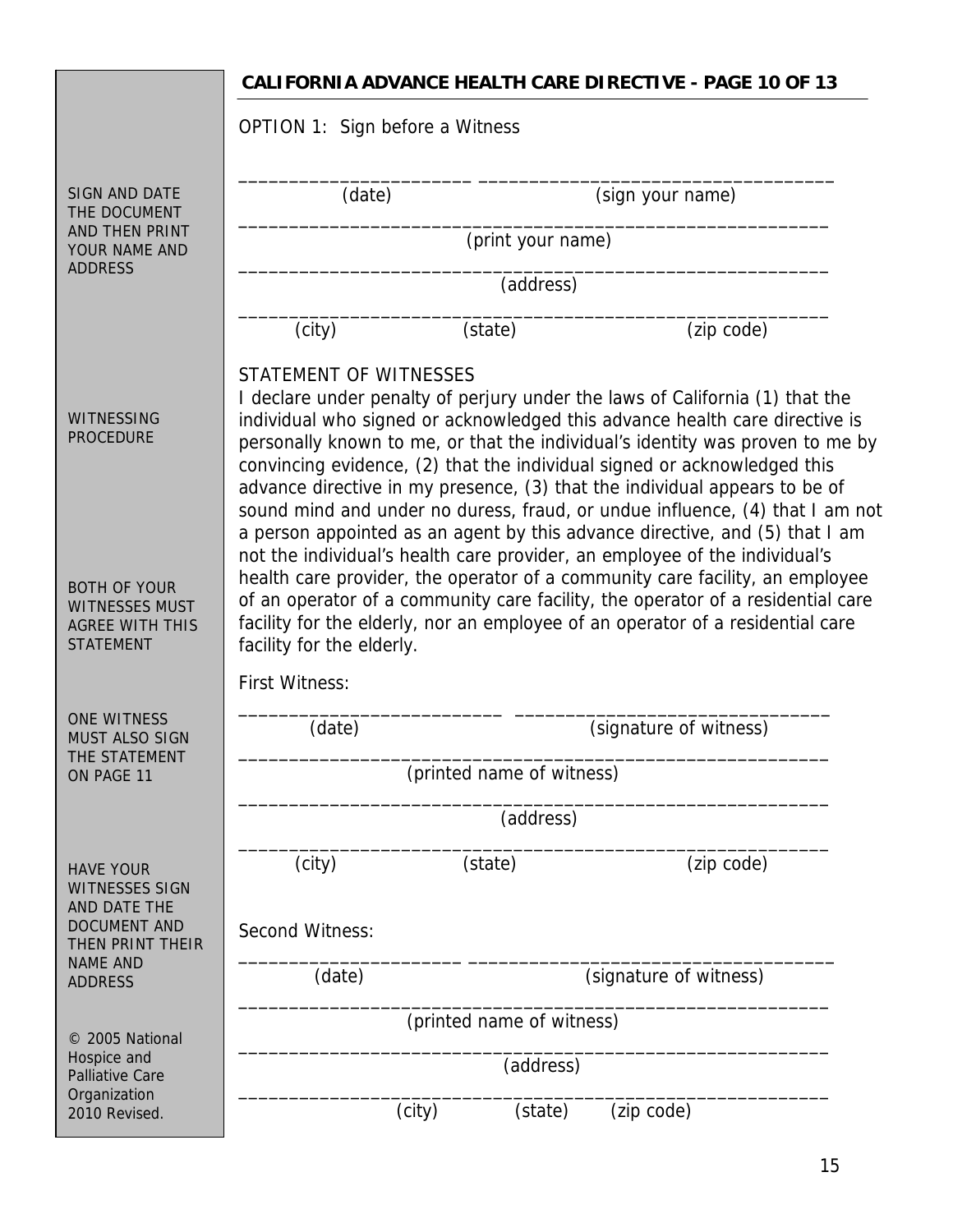ONE OF YOUR WITNESSES MUST ALSO SIGN THIS **STATEMENT** 

ADDITIONAL WITNESS STATEMENT

I further declare under penalty of perjury under the laws of California that I am not related to the individual executing this advance health care directive by blood, marriage, or adoption, and, to the best of my knowledge, I am not entitled to any part of the individual's estate upon his or her death under a will now existing or by operation of law.

\_\_\_\_\_\_\_\_\_\_\_\_\_\_\_\_\_\_\_\_\_\_\_\_\_\_ \_\_\_\_\_\_\_\_\_\_\_\_\_\_\_\_\_\_\_\_\_\_\_\_\_\_\_\_\_\_\_\_

(date) (date) (signature of witness)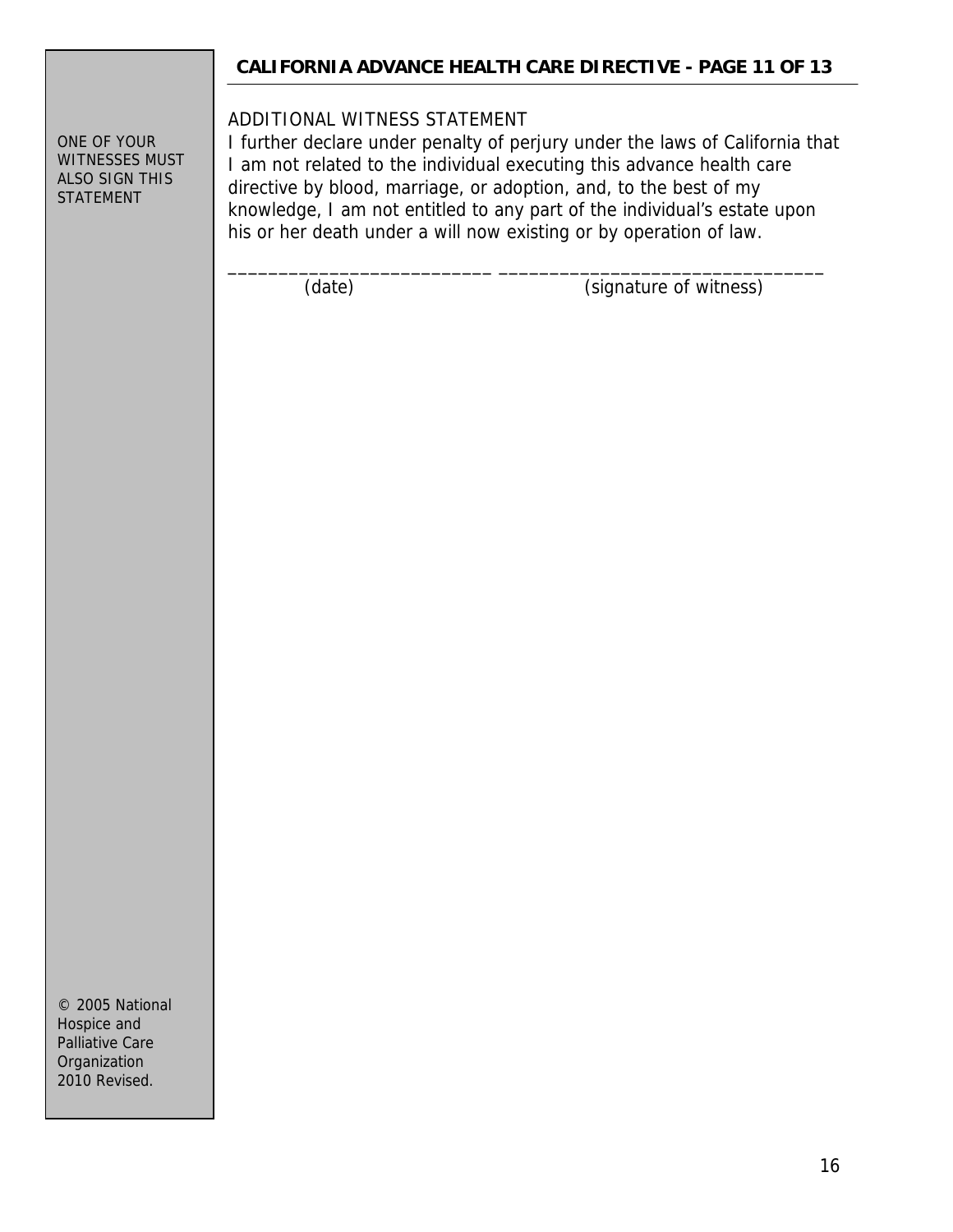|                                                                                           |                                                                                                                                                                                                                                                                                                                                                                                                    |                       | <b>CALIFORNIA ADVANCE HEALTH CARE DIRECTIVE - PAGE 12 OF 13</b> |  |
|-------------------------------------------------------------------------------------------|----------------------------------------------------------------------------------------------------------------------------------------------------------------------------------------------------------------------------------------------------------------------------------------------------------------------------------------------------------------------------------------------------|-----------------------|-----------------------------------------------------------------|--|
|                                                                                           | ALTERNATIVE NO. 2: NOTARY PUBLIC                                                                                                                                                                                                                                                                                                                                                                   |                       |                                                                 |  |
|                                                                                           |                                                                                                                                                                                                                                                                                                                                                                                                    |                       |                                                                 |  |
| <b>SIGN AND DATE</b><br>THE DOCUMENT<br>AND THEN PRINT<br>YOUR NAME AND<br><b>ADDRESS</b> | (date)                                                                                                                                                                                                                                                                                                                                                                                             |                       | (sign your name)                                                |  |
|                                                                                           | (print your name)                                                                                                                                                                                                                                                                                                                                                                                  |                       |                                                                 |  |
|                                                                                           | (address)                                                                                                                                                                                                                                                                                                                                                                                          |                       |                                                                 |  |
|                                                                                           | (city)                                                                                                                                                                                                                                                                                                                                                                                             | (state)               | (zip code)                                                      |  |
|                                                                                           |                                                                                                                                                                                                                                                                                                                                                                                                    |                       |                                                                 |  |
| A NOTARY PUBLIC                                                                           | State of California                                                                                                                                                                                                                                                                                                                                                                                | $)$ SS.               |                                                                 |  |
| <b>MUST FILL OUT</b><br>THIS PORTION OF<br>THE FORM                                       | County of _____________________                                                                                                                                                                                                                                                                                                                                                                    |                       |                                                                 |  |
|                                                                                           |                                                                                                                                                                                                                                                                                                                                                                                                    |                       | (insert name of notary public)                                  |  |
|                                                                                           | personally appeared ________                                                                                                                                                                                                                                                                                                                                                                       |                       |                                                                 |  |
|                                                                                           | (insert the name of principal)                                                                                                                                                                                                                                                                                                                                                                     |                       |                                                                 |  |
|                                                                                           | Who proved to me on the basis of satisfactory evidence to be the<br>person(s) is/are subscribed to the within instrument and acknowledged to<br>me that he/she/they executed the same in his/her/their authorized<br>capacity(ies), and that by his/her their signature(s) on the instrument the<br>person(s), or the entity upon behalf of which the person(s) acted,<br>executed the instrument. |                       |                                                                 |  |
|                                                                                           | I certify under PENALTY OF PERJURY under the laws of the state of<br>California that the foregoing paragraph is true and correct.                                                                                                                                                                                                                                                                  |                       |                                                                 |  |
|                                                                                           | WITNESS my hand and official seal.                                                                                                                                                                                                                                                                                                                                                                 |                       |                                                                 |  |
|                                                                                           | <b>NOTARY SEAL</b>                                                                                                                                                                                                                                                                                                                                                                                 |                       |                                                                 |  |
|                                                                                           |                                                                                                                                                                                                                                                                                                                                                                                                    |                       |                                                                 |  |
|                                                                                           |                                                                                                                                                                                                                                                                                                                                                                                                    |                       |                                                                 |  |
| © 2005 National                                                                           |                                                                                                                                                                                                                                                                                                                                                                                                    |                       |                                                                 |  |
| Hospice and<br><b>Palliative Care</b><br>Organization<br>2010 Revised.                    |                                                                                                                                                                                                                                                                                                                                                                                                    | (signature of notary) |                                                                 |  |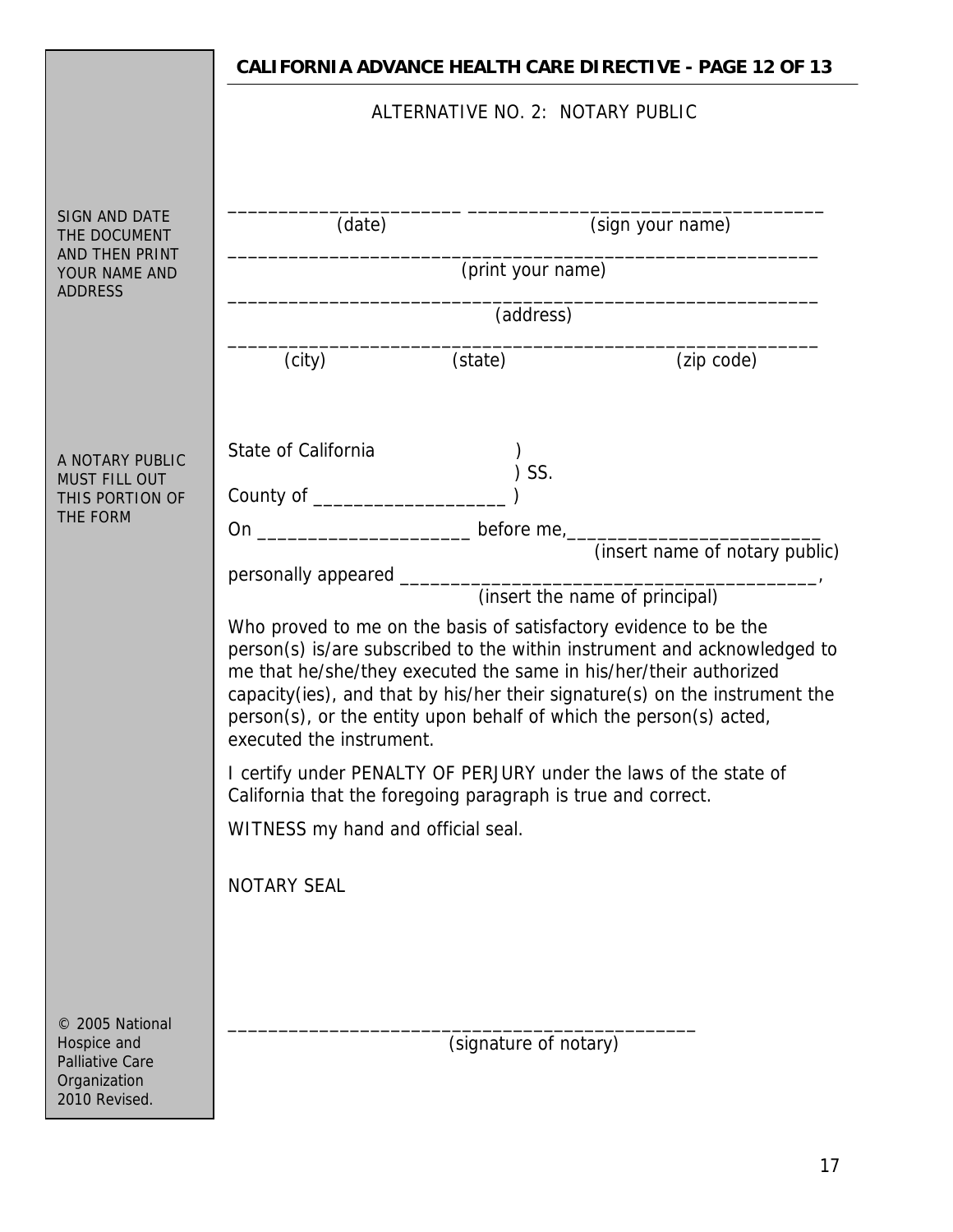|                                                                                                                                                                         |                                                                                                                                                                                                                                                                                                   | <b>CALIFORNIA ADVANCE HEALTH CARE DIRECTIVE - PAGE 13 OF 13</b>                                                      |  |  |
|-------------------------------------------------------------------------------------------------------------------------------------------------------------------------|---------------------------------------------------------------------------------------------------------------------------------------------------------------------------------------------------------------------------------------------------------------------------------------------------|----------------------------------------------------------------------------------------------------------------------|--|--|
| THIS SECTION<br><b>MUST BE</b><br><b>COMPLETED</b><br>BY A PATIENT<br>ADVOCATE OR<br><b>OMBUDSMAN IF</b><br>YOU ARE A<br><b>RESIDENT IN A</b><br><b>SKILLED NURSING</b> | STATEMENT OF PATIENT ADVOCATE OR OMBUDSMAN<br>I declare under penalty of perjury under the laws of California that I am a<br>patient advocate or ombudsman as designated by the State Department<br>of Aging and that I am serving as witness as required by section 4675 of<br>the Probate Code. |                                                                                                                      |  |  |
|                                                                                                                                                                         | (date)                                                                                                                                                                                                                                                                                            | (signature)                                                                                                          |  |  |
| <b>FACILITY</b>                                                                                                                                                         | (printed name)                                                                                                                                                                                                                                                                                    |                                                                                                                      |  |  |
|                                                                                                                                                                         |                                                                                                                                                                                                                                                                                                   | (address)                                                                                                            |  |  |
|                                                                                                                                                                         | (city)                                                                                                                                                                                                                                                                                            | (zip code)<br>(state)                                                                                                |  |  |
|                                                                                                                                                                         |                                                                                                                                                                                                                                                                                                   |                                                                                                                      |  |  |
|                                                                                                                                                                         |                                                                                                                                                                                                                                                                                                   |                                                                                                                      |  |  |
|                                                                                                                                                                         |                                                                                                                                                                                                                                                                                                   |                                                                                                                      |  |  |
|                                                                                                                                                                         |                                                                                                                                                                                                                                                                                                   |                                                                                                                      |  |  |
|                                                                                                                                                                         |                                                                                                                                                                                                                                                                                                   |                                                                                                                      |  |  |
|                                                                                                                                                                         |                                                                                                                                                                                                                                                                                                   |                                                                                                                      |  |  |
| © 2005 National<br>Hospice and<br><b>Palliative Care</b><br>Organization<br>2010 Revised.                                                                               |                                                                                                                                                                                                                                                                                                   | Courtesy of Caring Connections<br>1731 King St., Suite 100, Alexandria, VA 22314<br>www.caringinfo.org, 800/658-8898 |  |  |